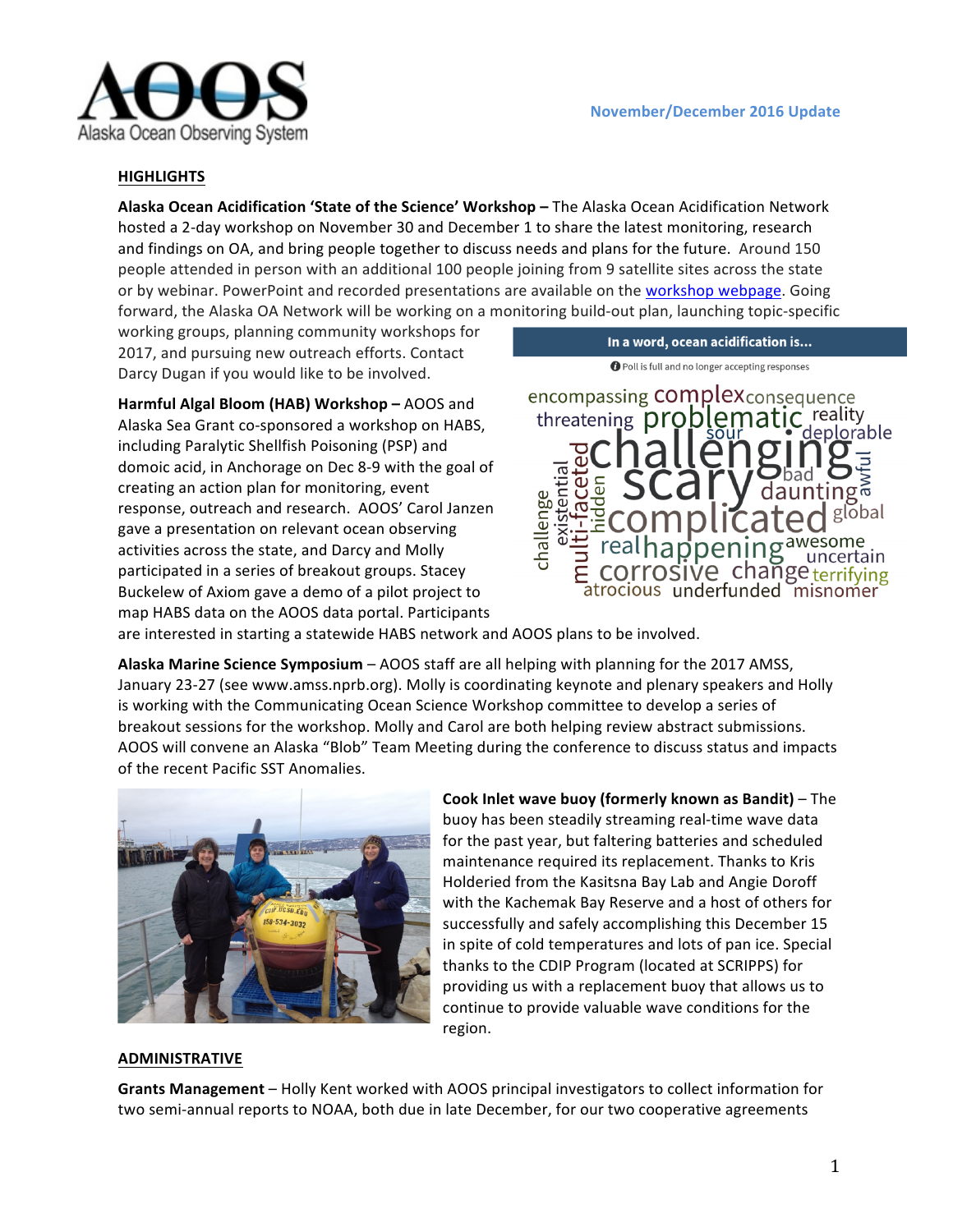with the IOOS program. One of the awards is in its  $6<sup>th</sup>$  year (with a no cost extension until May 31, 2017), the other 5-year award began June 1, 2016.

**IOOS Certification** – We received review comments back from the IOOS National office, and will be addressing them in the next few weeks.

**Updating the AOOS build-out plans** – Molly and Carol have begun meeting with PIs and other partners to discuss updates to the AOOS statewide and Arctic build-out plans. So far we've been to Fairbanks and to Juneau. We will be seeking additional input during the poster sessions at the Alaska Marine Science Symposium.

**AOOS-Arctic ERMA** – Staff from both programs held their quarterly meeting to share the latest in their activities and discuss future data sharing and collaborations.

**Water Levels Update -** Molly briefed the National Weather Service's Alaska regional office on the status of pilot projects for alternative water level observations in western Alaska. One of the projects would pilot the use of GPS reflectometry observations for water levels, and is being tested in Seward this winter.



# **PROPOSALS & NEW GRANTS**

**National Academy of Sciences** - AOOS received a \$530,000 grant from the National Academy of Sciences' Gulf Research Program for a proposal we submitted last summer to synthesize ship tracking data, oil spill model results and subsistence use information into an interactive tool.



**EVOS Trustee Council** – AOOS received a \$218k one-year award from the *Exxon Valdez* Oil Spill Trustee Council for Data Management services of the Gulf Watch Alaska and Herring Research and Monitoring programs. This program, just concluding its first five years, is anticipated to extend at least another 5 years, and potentially a total of 20 years.

**Saltonstall-Kennedy Program** - AOOS and partners submitted a proposal to NOAA's Saltonstall-Kennedy program for the placement of instruments on

commercial fishing vessels in the Bering Sea to collect important oceanographic data in places with few observations. 

Arctic Domain Awareness Center - AOOS submitted a proposal in collaboration with Axiom and the Marine Exchange of Alaska to the ADAC's Arctic Incident of National Significance program for a joint AIS vessel tracking project.

## **IOOS ACTIVITIES**

**D.C. meetings** - As a member of the IOOS Association Executive Committee, Molly spent 3 days in Washington DC November 14-17 with the IOOS Program Office planning for the transition and upcoming activities. She was also able to attend a portion of the Polar Research Board meeting and the Ocean Studies Board's committee on ocean observations, as well as brief staff from Senators Sullivan and Murkowski's office on the upcoming OA and HABS workshops.

**IOOS** Association Executive Committee, Board and Outreach Committee – Molly participated in several IOOS Association Board and Executive Committee meetings during this period, and Holly participated in the IOOS Association Education and Outreach Committee meeting.